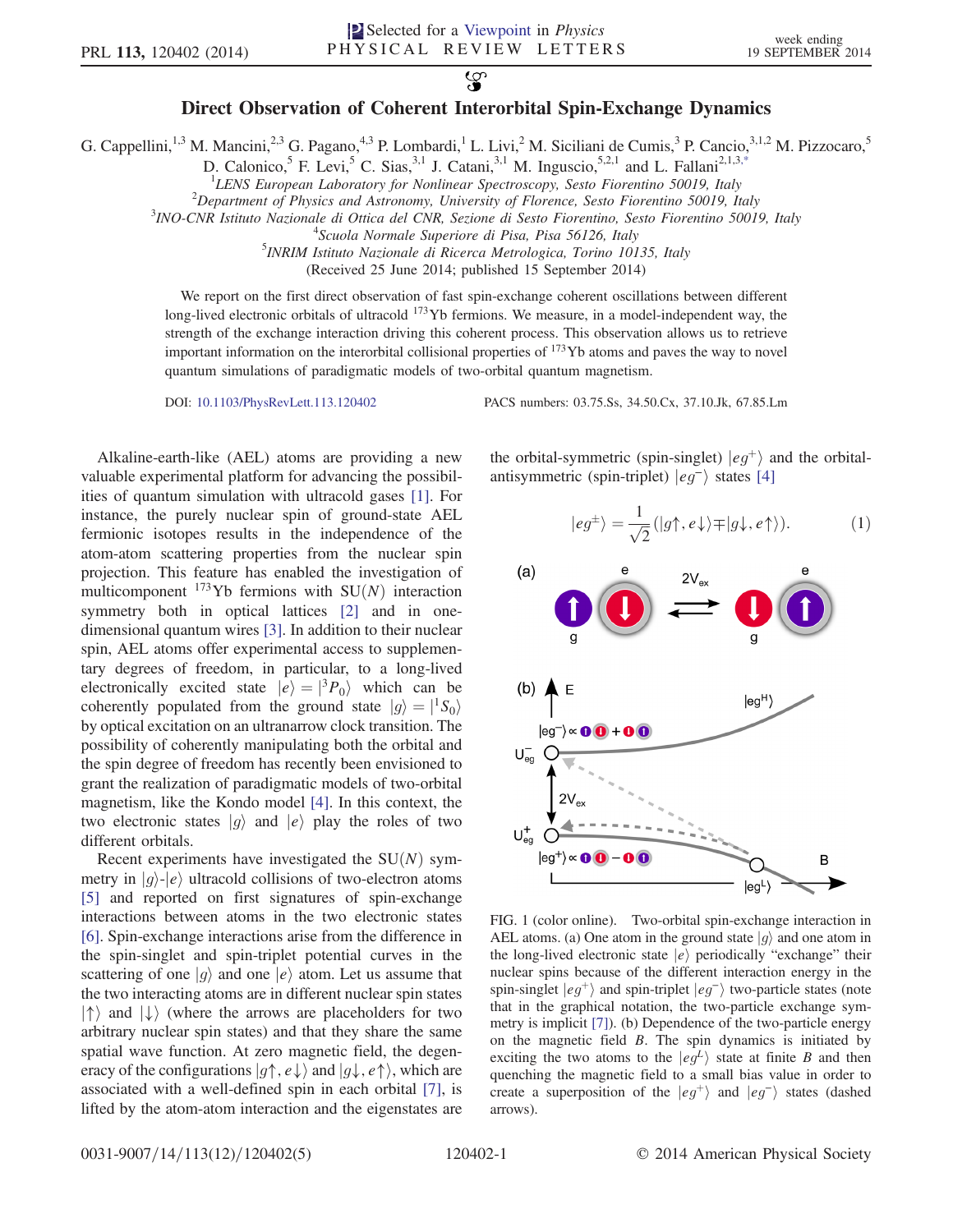Owing to the different atom-atom scattering properties, these two states have different interaction energies  $U_{eg}^{\pm}$ , as sketched in Fig. [1.](#page-0-0) Preparing the two atoms in the initial state  $|\psi_0\rangle = |g\uparrow, e\downarrow\rangle = 1/\sqrt{2} [|eg^+\rangle + |eg^-\rangle]$  would result<br>in a spin-exchange dynamics in which the spins of the  $|g\rangle$ in a spin-exchange dynamics in which the spins of the  $|q\rangle$ and  $|e\rangle$  atoms are periodically flipped at a frequency  $2V_{ex}/h = |U_{eg} - U_{eg}^{+}|/h$ , with the probability of finding<br>a ground state atom in the  $|a\rangle$  state being given by a ground-state atom in the  $|g\uparrow\rangle$  state being given by

<span id="page-1-0"></span>
$$
P(|g\uparrow\rangle)(t) = \frac{1}{2} \left[ 1 + \cos\left(\frac{2V_{\text{ex}}}{\hbar}t\right) \right].
$$
 (2)

Recent measurements have suggested that in  $173\gamma$ b, the scattering lengths associated with the spin-triplet and spin-singlet scatterings are quite different [\[6\],](#page-4-6) resulting in a large interorbital spin-exchange interaction energy  $V_{\text{ex}}$ . However, spin oscillations induced by such an interaction have not been observed, and no demonstration of the coherence of this exchange process has been shown. Here, we report on the first, time-resolved observation of interorbital spin oscillations. This measurement clearly demonstrates the coherent nature of the exchange interaction, which is fundamentally important for its applications in quantum simulation. By measuring the oscillation frequency, we determine the interaction strength  $V_{ex}$  in a model-independent way, finding it to be much larger than both the Fermi energy  $E_F = k_B T_F$  and  $k_B T$  (where  $k_B$ ,  $T_F$ , and T are the Boltzmann constant, the Fermi temperature, and the gas temperature, respectively). Moreover, our measurements allow us to determine the scattering length associated with the antisymmetric scattering potential.

The experiment is performed on quantum degenerate Fermi gases of  $173$ Yb in a balanced mixture of two different states out of the  $I = 5/2$  nuclear spin manifold  $|m_I =$  $\ket{+5/2} \equiv \ket{\uparrow}$  and  $\ket{m_I = -5/2} \equiv \ket{\downarrow}$ . The atoms, at an initial temperature  $T \approx 0.15T_F \approx 25$  nK, are trapped in a 3D optical lattice, with a variable depth up to  $s = 40$ , where s measures the lattice depth in units of the recoil energy  $E_R = h^2/2m\lambda_L^2$ ,  $\lambda_L$  and m being the lattice wavelength and atomic mass, respectively. In our experimental conditions atomic mass, respectively. In our experimental conditions (see the Supplemental Material [\[8\]](#page-4-8)), the site occupancy in the center of the trap is  $n \approx 1$  for each spin state. The longlived  $|e\rangle$  state is populated by exciting the  ${}^{1}S_0 \rightarrow {}^{3}P_0$ intercombination transition with linearly polarized light coming from a  $\lambda = 578$  nm ultranarrow laser stabilized to an ultralow-expansion glass optical resonator with a closedloop linewidth below 10 Hz [\[11\]](#page-4-9). The lattice is operating at the magic wavelength  $\lambda_L = 759.35$  nm, which is not shifting the  ${}^1S_0 \rightarrow {}^3P_0$  transition frequency [\[12\]](#page-4-10).

A typical spectrum for a long excitation time  $(\simeq 100 \text{ ms})$ is reported in Fig. [2\(a\),](#page-1-0) showing the presence of several peaks associated with the excitations of both singly and doubly occupied sites. We are able to spectroscopically distinguish the different peaks and address only the doubly occupied sites by adding a static, uniform magnetic field B (which was set to 28 G for the data shown in the figure).



FIG. 2 (color online). (a) Spectrum of the  $\lambda = 578$  nm clock transition for the excitation of a two-spin mixture of  $173$ Yb atoms trappedin a 3Dlattice.The vertical axis showsthe number of residual  $|g\rangle$  atoms after the excitation, while the horizontal axis shows the offset with respect to the clock transition frequency. The labels below the plot indicate the most prominent features of the spectrum. The dependence of the peak centers on the magnetic field B allows us to attribute them to the excitation of one atom in either singly occupied sites ( $|e \downarrow \rangle$  and  $|e \uparrow \rangle$ ) or in doubly occupied sites ( $|e q^L \rangle$ ) (see Ref. [\[6\]](#page-4-6) for the assignment of the other peaks). (b) Time-resolved detection of spin-exchange oscillations. The points show the difference in fractional population between  $|g\uparrow\rangle$  and  $|g\downarrow\rangle$  atoms. The data shown in the figure have been taken at a lattice depth  $s = 30.8$  after quenching the magnetic field from 60 G to a bias field of 3.5 G. The points have been offset by a constant value ( $\approx$ 5%) to take into account a slight unbalance of the spin mixture resulting from an imperfect preparation of the initial state [which also leads to the asymmetry of the  $|e \downarrow \rangle$  and  $|e \uparrow \rangle$  peaks in (a)]. The points are averages over five repeated measurements, and the line is the result of a fit with a damped sinusoidal function (a global error bar based on the fit residuals has been assigned to the points). The inset shows a different data set taken at  $s = 35$  with oscillations extending to longer times.

Because of the Zeeman shift, at a finite  $B$ , the eigenstates of the system become an admixture of spin-singlet and spintriplet states  $|eg^L\rangle = \alpha |eg^+\rangle + \beta |eg^-\rangle$  ( $|eg^H\rangle = \beta^* |eg^+\rangle - \beta^* |eg^-\rangle$  $\alpha^*|eg^*\rangle$ , with  $|\alpha|^2 = |\beta|^2 = 1/2$  for infinitely large<br>magnetic fields [6] (see also Fig. 1). Note that at  $B=0$ . magnetic fields [\[6\]](#page-4-6) (see also Fig. [1](#page-0-0)). Note that at  $B = 0$ ,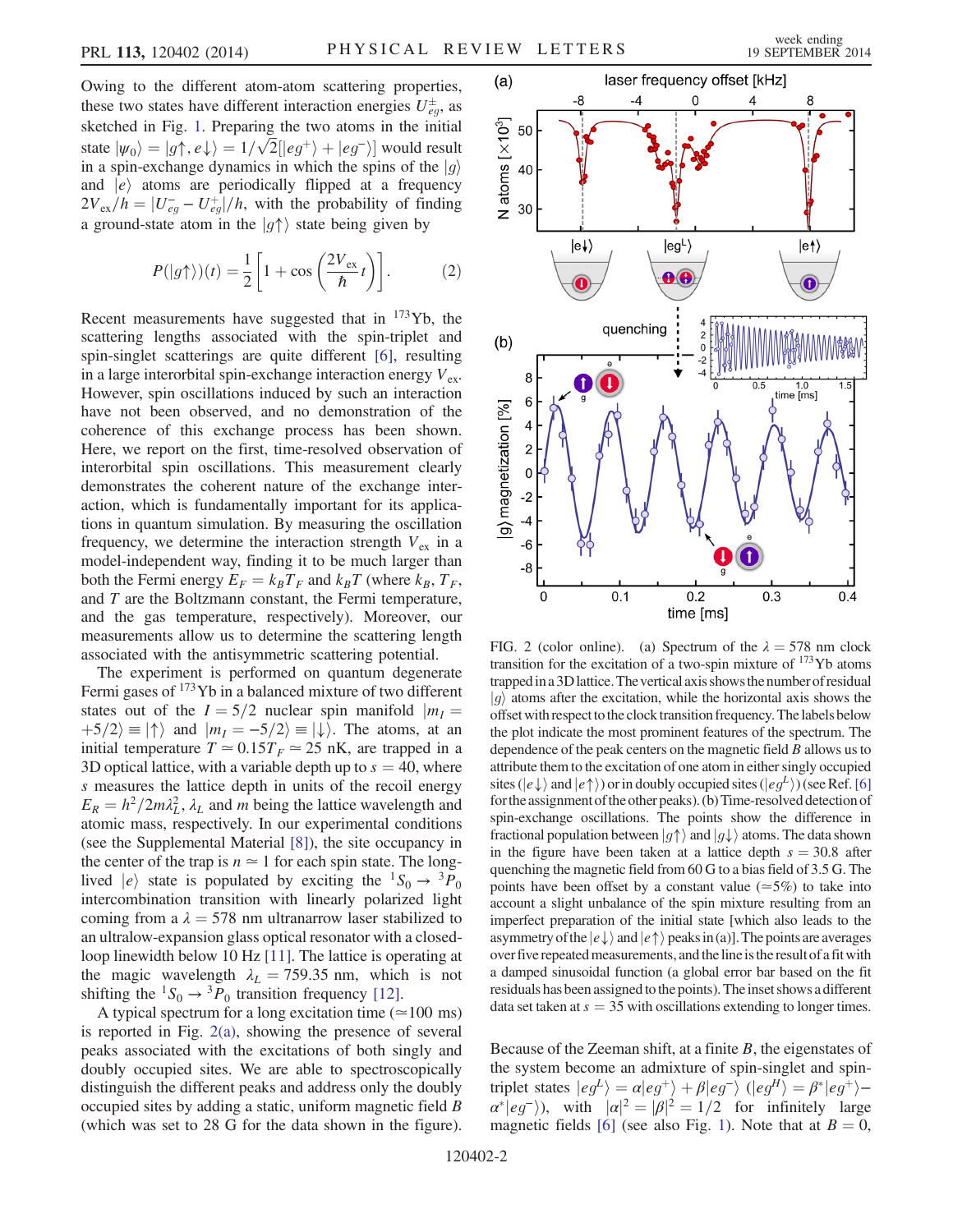the  $|eg^H\rangle$  state reduces to the spin-triplet state  $|eg^-\rangle$ , which cannot be populated by direct laser excitation since the ground state is a spin singlet.

In order to initiate the spin dynamics, we first excite the atoms with a  $\pi$  pulse resonant with the  $|eg^L\rangle$  excitation frequency. The excitation is performed at a large lattice depth  $s_{\text{in}} \geq 30$ , in order to avoid tunneling of atoms during the excitation time, and at large magnetic field (60 G), in order to have a sizeable admixture of the spin-triplet state  $|eg^{-}\rangle$  into the  $|eg^{L}\rangle$  state  $(|\alpha|^2 \approx 0.75, |\beta|^2 \approx 0.25)$ . Then,<br>we rapidly decrease the magnetic field to a very low bias we rapidly decrease the magnetic field to a very low bias field (3.5 G) in a time  $t_{\text{ramp}} = 25 \mu s$ , which is fast enough to have a significant population of the  $|eg^H\rangle \simeq |eg^-\rangle$  state by nonadiabatic Landau-Zener excitation (see dashed arrows in Fig. [1\)](#page-0-0) [\[13\]](#page-4-11). The creation of a superposition of  $|eg^{-}\rangle$  and  $|eg^{+}\rangle$  states allows us to start the spin dynamics, which is observed by detecting the fraction of ground-state atoms in the different spin states by performing optical Stern-Gerlach detection after different evolution times [\[14\]](#page-4-12). Figure [2\(b\)](#page-1-0) shows clear oscillations of the ground-state magnetization  $[N(g\uparrow)-N(g\downarrow)]/[N(g\uparrow)+N(g\downarrow)]$ , which are driven by the spin-exchange process. These oscillations, clearly visible for tens of periods (as shown in the inset), provide a clear demonstration of the coherent nature of this spin-exchange interaction. The measurement of their frequency provides a direct, model-independent determination of the interaction strength, which is  $2V_{ex} = h \times (13.87 \pm 0.17)$  kHz for the data in Fig. 2(b) taken at  $s = 30.8$  [15] 0.17) kHz for the data in Fig. [2\(b\)](#page-1-0), taken at  $s = 30.8$  [\[15\]](#page-4-13).

We note that the relatively small amplitude of the oscillation in Fig. [2\(b\)](#page-1-0) can be ascribed to three different causes: (1) a small initial admixture of the  $|eg^{-}\rangle$  state in the  $|eg^{\perp}\rangle$  state (due to excitation at a finite B), (2) the finite switching time of the magnetic field, which makes the projection onto the new eigenstates at low B only partially diabatic, and (3) the presence of singly occupied lattice sites not participating in the spin oscillation yet contributing to the background signal. We also have checked that these spin oscillations disappear if no laser excitation pulse is performed: collisions among  $|q\rangle$  atoms can only take place in the spin-singlet channel, and the strong  $SU(N)$ interaction symmetry grants the absence of spin-changing collisions [\[3\].](#page-4-3) We have also checked that no other nuclear spin states, different from  $|\uparrow\rangle$  and  $|\downarrow\rangle$ , are populated during the spin-exchange dynamics.

In order to quantify the strength and the properties of the interorbital exchange interaction, we have measured the frequency of these spin oscillations as a function of the lattice depth s and of the magnetic field B.

The points in Fig.  $3(a)$  show the dependence of the spinoscillation frequency  $2V_{\text{ex}}/h$  on the lattice depth, clearly exhibiting a monotonic increase with s. In these measurements, the optical excitation is performed at a lattice depth  $s_{\text{in}} \ge 30$ ; then, the optical lattice is ramped to s in ~700  $\mu$ s, immediately before the quench which initiates the spin dynamics. The measured values of  $2V_{ex}$  are significantly large,  $\approx$ 5 times larger than the Hubbard interaction energy

<span id="page-2-0"></span>

FIG. 3 (color online). (a) The points show the measured spinexchange frequency as a function of the lattice depth s. The data have been corrected for the small bias magnetic field  $B = 3.5$  G [\[15\]](#page-4-13) in order to show the zero-field spin-exchange frequency. Each point is the average of at least three different measurements, and the error bar shows the statistical error. The line is a fit based on the model described in the main text. (b) The points show the interaction energy of the  $|eg^{-}\rangle$  state, calculated as the sum of the experimentally measured  $2V_{\text{ex}}$  and the  $U_{eg}^{+}$  calculated by using  $a_{eg}^+$  = 219.5 $a_0$  [\[6\].](#page-4-6) The shaded area shows the energy difference<br>between the ground and first excited lattice bands between the ground and first excited lattice bands.

of two ground-state atoms trapped in the lattice sites, and approach from below the energy separation between the ground and first excited bands of the lattice. In this regime, the usual treatment of interactions, based on the evaluation of the Hubbard on-site interaction energy with the wellknown expression  $U = (4\pi\hbar^2 a/m) \int |w(\mathbf{r})|^4 d\mathbf{r}$  [where  $w(\mathbf{r})$  are the single-particle Wannier functions] is expected  $w(\mathbf{r})$  are the single-particle Wannier functions], is expected to fail. At large interaction strength, the two-particle wave function cannot be expressed in terms of lowest-band Wannier functions since, in the limit of infinite repulsion, the two atoms tend to spatially separate in each lattice site [\[16\]](#page-4-14) and the probability of finding them at the same position drops to 0. For a system of two particles in a harmonic potential, it has been shown that, for a scattering length a significantly larger than the harmonic oscillator length  $a_{\text{ho}}$ , the interaction energy saturates at the energy of the first excited harmonic oscillator state [\[17,18\].](#page-4-15)

In order to relate our measurements to the values of the scattering lengths  $a_{eg}^{\pm}$ , we follow a similar treatment to that adopted in Refs. [\[19,20\]](#page-4-16), where the interaction energy for two particles in a true optical lattice potential was derived by evaluating the anharmonic corrections to the lowestorder parabolic approximation of the potential. In our analysis, we express the total Hamiltonian on a basis formed by wave functions for the relative motion and for the center-of-mass motion of the two particles. For the former, we use the wave functions for interacting particles in a harmonic trap analytically derived in Ref. [\[17\];](#page-4-15) for the latter, harmonic oscillator wave functions are considered (see the Supplemental Material [\[8\]](#page-4-8) for more details).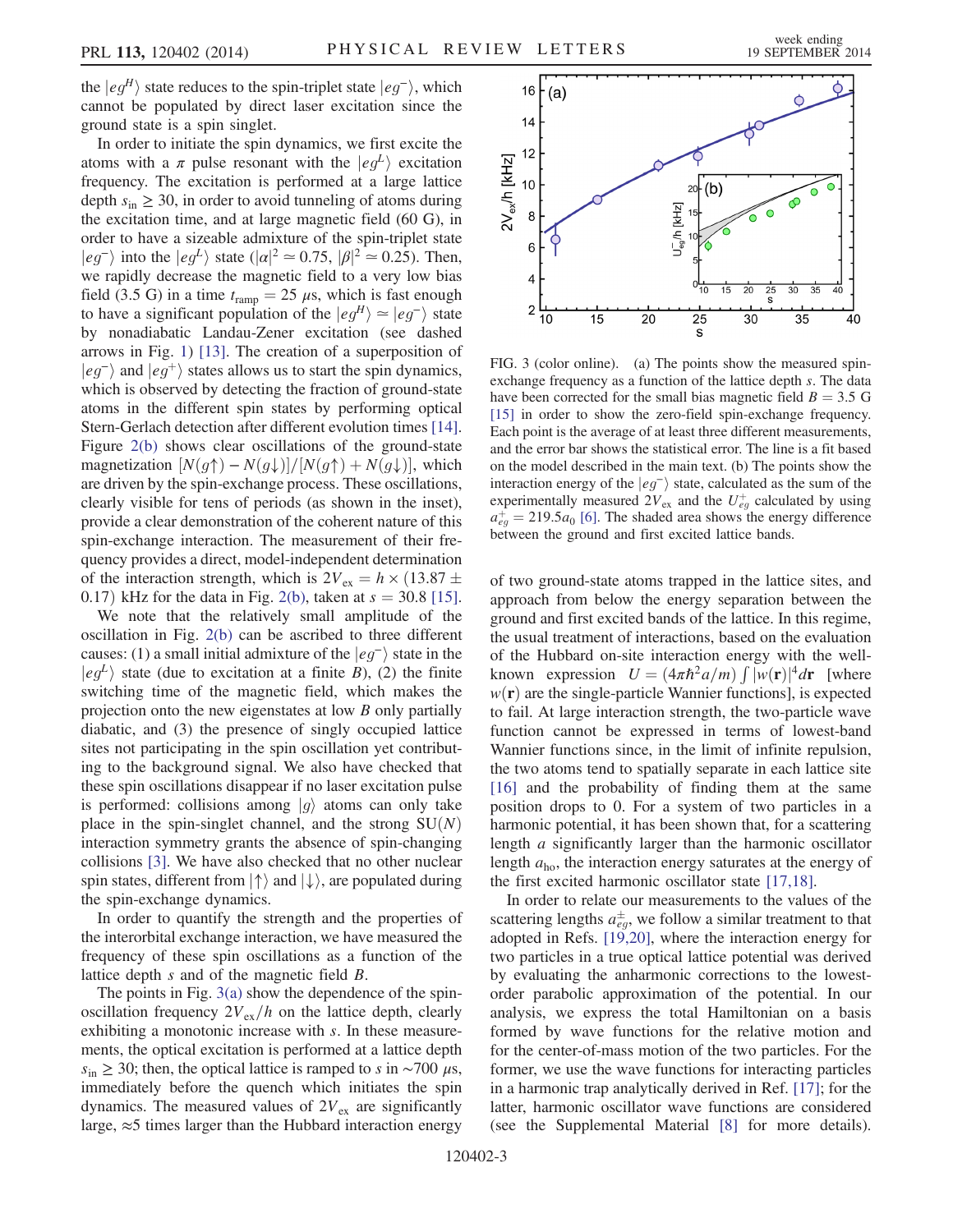We then evaluate the anharmonic terms (up to tenth order) on this basis, and, by numerical diagonalization of the total Hamiltonian, we derive the dependence of the interaction energy in the motional ground state  $U(a, s)$  as a function of the scattering length  $a$  and of the lattice depth  $s$ . In Fig. [3\(a\)](#page-2-0), we fit the experimental data of the spin-oscillation frequency vs s with the function  $[U(a_{eg}^-, s) - U(a_{eg}^+, s)]/h$ <br>(solid line) assuming the value  $a^+ = 219.5a_0$  for the spin-(solid line), assuming the value  $a_{eg}^+ = 219.5a_0$  for the spin-<br>singlet scattering length measured in Ref. [6] (where  $a_0$  is singlet scattering length measured in Ref. [\[6\]](#page-4-6) (where  $a_0$  is the Bohr radius). The result of the fit is a spin-triplet scattering length  $a_{eg}^2 = (3300 \pm 300)a_0$ . This scattering<br>length is remarkably large and as shown in Fig. 3(b) length is remarkably large and, as shown in Fig. [3\(b\)](#page-2-0), causes the energy of the  $|eg^{-}\rangle$  state to almost saturate to the energy gap between the first two lattice bands (grey curve).

At a finite  $B$ , the spin-exchange oscillation shows a faster frequency, as the Zeeman energy increasingly contributes to the energy difference between  $|eg^L\rangle$  and  $|eg^H\rangle$  (see Fig. [1\)](#page-0-0). The circles in Fig. [4](#page-3-0) show the measured spinoscillation frequency  $(U_{eg}^H - U_{eg}^L)/h$  at  $s = 30$  as a func-<br>tion of B, while the squares indicate the energy of the  $|e\rho_L|\rangle$ tion of B, while the squares indicate the energy of the  $|eg^L\rangle$ state determined by fitting the position of the peaks in the spectroscopic measurements shown in Fig. [2\(a\).](#page-1-0) These data are compared to a simple single-band model in which the Hamiltonian of the two-atom system including interaction energy and Zeeman shift is written on the  $\{ |eg^+\rangle, |eg^-\rangle\}$ basis as

$$
H = \begin{pmatrix} U_{eg}^+ & F\Delta_B \\ F\Delta_B & U_{eg}^- \end{pmatrix}, \tag{3}
$$

<span id="page-3-1"></span>where  $\Delta_B = \Delta \mu B$  is the Zeeman splitting (arising from a difference  $\Delta \mu$  in the magnetic moments of the  $|g\rangle$  and  $|e\rangle$ 

<span id="page-3-0"></span>

FIG. 4 (color online). The circles represent the measured spinexchange frequency  $(U_{eg}^H - U_{eg}^L)/h$  at  $s = 30$  as a function of the measured energy of the magnetic field. The squares represent the measured energy of the  $|eg^{\perp}\rangle$  state derived from the spectroscopic measurements exemplified in Fig. [2\(a\)](#page-1-0). The solid lines show the predictions of the model in Eq. [\(3\)](#page-3-1) by using the  $a_{eg}^-$  value derived in Fig. [3.](#page-2-0) The dashed lines show a fit of the points to the same model, leaving  $a_{eg}^-$  as a free parameter (see the main text for more details).

states [\[21\]](#page-4-17)) coupling the zero-field eigenstates  $|eg^+\rangle$  and  $|eq^{-}\rangle$ . Differently from Ref. [\[6\]](#page-4-6), we have included a Franck-Condon factor  $F$ , defined as the overlap integral

$$
F = \iint d\mathbf{r}_1 d\mathbf{r}_2 \psi_{eg}^{+*}(\mathbf{r}_1, \mathbf{r}_2) \psi_{eg}^{-}(\mathbf{r}_1, \mathbf{r}_2), \tag{4}
$$

between the wave functions  $\psi_{eg}^{\pm}$  of the two atoms interacting in the two different channels. The strong repulsion in the spin-triplet channel causes indeed a strong modification of the wave function, resulting in an overlap integral that is significantly smaller than unity ( $F \approx 0.77$ ; see the Supplemental Material [\[8\]](#page-4-8)). By diagonalizing Eq. [\(3\)](#page-3-1), we find the eigenstates  $\{|eg^L\rangle, |eg^H\rangle\}$  and the dependence of the energies  $U_{eg}^L$  and  $U_{eg}^H$  on the magnetic field B (see also Fig. [1\)](#page-0-0). The solid lines in Fig. [4](#page-3-0) show the predictions of this model by using  $a_{eg}^+ = 219.5a_0$  and  $a_{eg}^- = 3300a_0$ <br>(from the fit in Fig. 3) and the *F* factor calculated by (from the fit in Fig. [3](#page-2-0)) and the  $F$  factor calculated by using the interacting wave functions obtained previously. The agreement with the experimental data is quite good, showing the substantial validity of the model in Eq. [\(3\)](#page-3-1) as long as the overlap factor  $F$  between the interacting wave functions is considered. Alternatively, we have performed a simultaneous fit of the two data sets in Fig. [4](#page-3-0) with the eigenenergies of Eq. [\(3\)](#page-3-1) by expressing  $U_{eg}^-$  and F as functions of the free parameter  $a_{eg}^-$  (obtained from the model discussed previously): the result (dashed lines) is  $a_{eg}^{\dagger} = (4700 \pm 700)a_0$ , which is ∼2σ away from the more precise determination coming from the fit of the data shown precise determination coming from the fit of the data shown in Fig. [3](#page-2-0). We note that a precise determination of  $a_{eg}^-$  is complicated by the fact that, in this regime of strong interactions, the dependence of  $U_{eg}^-$  on  $a_{eg}^-$  is extremely weak and small effects coming, e.g., from calibration uncertainties or from higher-order contributions in the theory could yield significant changes. We also note that in the presence of a tight trapping, the interpretation of the results in terms of an effective scattering length should be considered [\[22\].](#page-4-18) However, we stress that, differently from  $a_{eg}^-$ , our determination of  $V_{ex}$  is free from any assumption or modeling and represents an accurate measurement of the spin-exchange coherent coupling in an actual experimental configuration.

The 3D lattice setting that we have used in our experiments has allowed us to study the dynamics of an isolated two-atom system in which only one atom is in the excited state, therefore significantly reducing the effects of inelastic  $|e\rangle$ - $|e\rangle$  collisions. Nevertheless, we measure a finite lifetime of the spin-exchange oscillations, on the order of ∼2 ms, after which the oscillation amplitude becomes comparable with the scattering of the points [see the inset in Fig. [2\(b\)](#page-1-0)]. In order to investigate the origin of this damping, we have performed additional experiments in which we have introduced a variable waiting time  $t_{\text{wait}}$  between the laser excitation to the  $|eg^L\rangle$  state and the magnetic field quench. For  $t_{\text{wait}}$  as large as 30 ms (more than 1 order of magnitude larger than the observed damping time), we still detect high-contrast spin-exchange oscillations. This rules out the